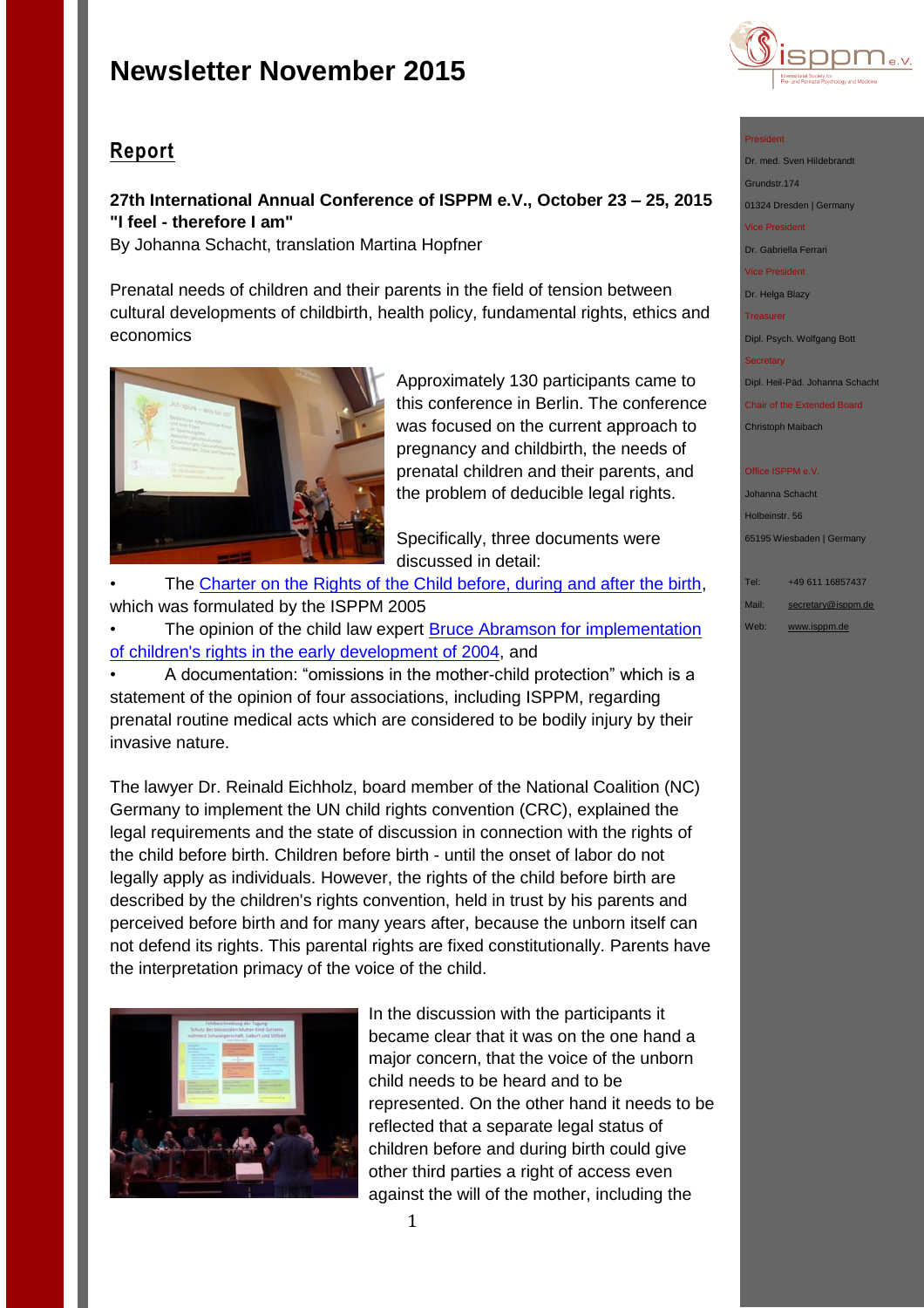

temporary incapacitation of women during labor. The role of parents will, however be strengthened by the CRC.

Erika Feyerabend, social scientist, themed aberrations of a liberalized healthcare market. In consequence of these aberrations, pregnant women are increasingly exposed to the access of the healthcare market.

Simone Vogel, a representative of one of the emergent new parents initiatives, called Parents' Association "Happy Birthday - Working together for a selfdetermined birthing culture eV, described the consequences for parents.



In four lectures the present knowledge about the prenatal physiological basis of development of a human being and the psychological relationship development were reported. Research on the consequences of domestic violence during pregnancy and experience out of therapeutic treatment courses illustrated the wide

range of influences that affect the mother-child unit and the father during pregnancy.

The conference made it clear that the consideration of the rights of children requires a comprehensive social transformation process; an awareness process which must be supported and carried by the whole society.

It is desirable to provide human beings right from the start with secure binding capability and an authentic, strong personality along the way as the foundation for a happy, creative life. To be able to provide this to their children, parents need intensive support from their social environment. This means explicitly that also expectant fathers need to get more attention. It means also, that the professional world needs to adjust itself to the fact that expectant fathers have to care for the mother of the child before birth and to provide emotional security. After the baby is born, it should be self-evident that fathers release mothers explicitly of the care work for their child.

We need a new culture of welcome for babies! This includes a mindful, loving and relation oriented pregnancy and birth culture that respects and protects the physical and psychological bond between mother, child and father.

Guest of Honor Sandra Bardsley, President of APPPAH (American Association for Prenatal and Perinatal Psychology and Health) pointed out that there is already a worldwide movement to establish new standards in childbirth existing: the International [Mother Baby Childbirth Initiative](http://www.imbci.org/) (IMBCI).

## President

Dr. med. Sven Hildebrandt Grundstr.174 01324 Dresden | Germany Vice President Dr. Gabriella Ferrari Vice President Dr. Helga Blazy Treasurer Dipl. Psych. Wolfgang Bott

Dipl. Heil-Päd. Johanna Schacht

Chair of the Extended Board Christoph Maibach

### **Office ISPPM e.V**

Johanna Schacht Holbeinstr. 56 65195 Wiesbaden | Germany

Tel: +49 611 16857437 Mail: [secretary@isppm.de](mailto:secretary@isppm.de) Web: [www.isppm.de](http://www.isppm.de/)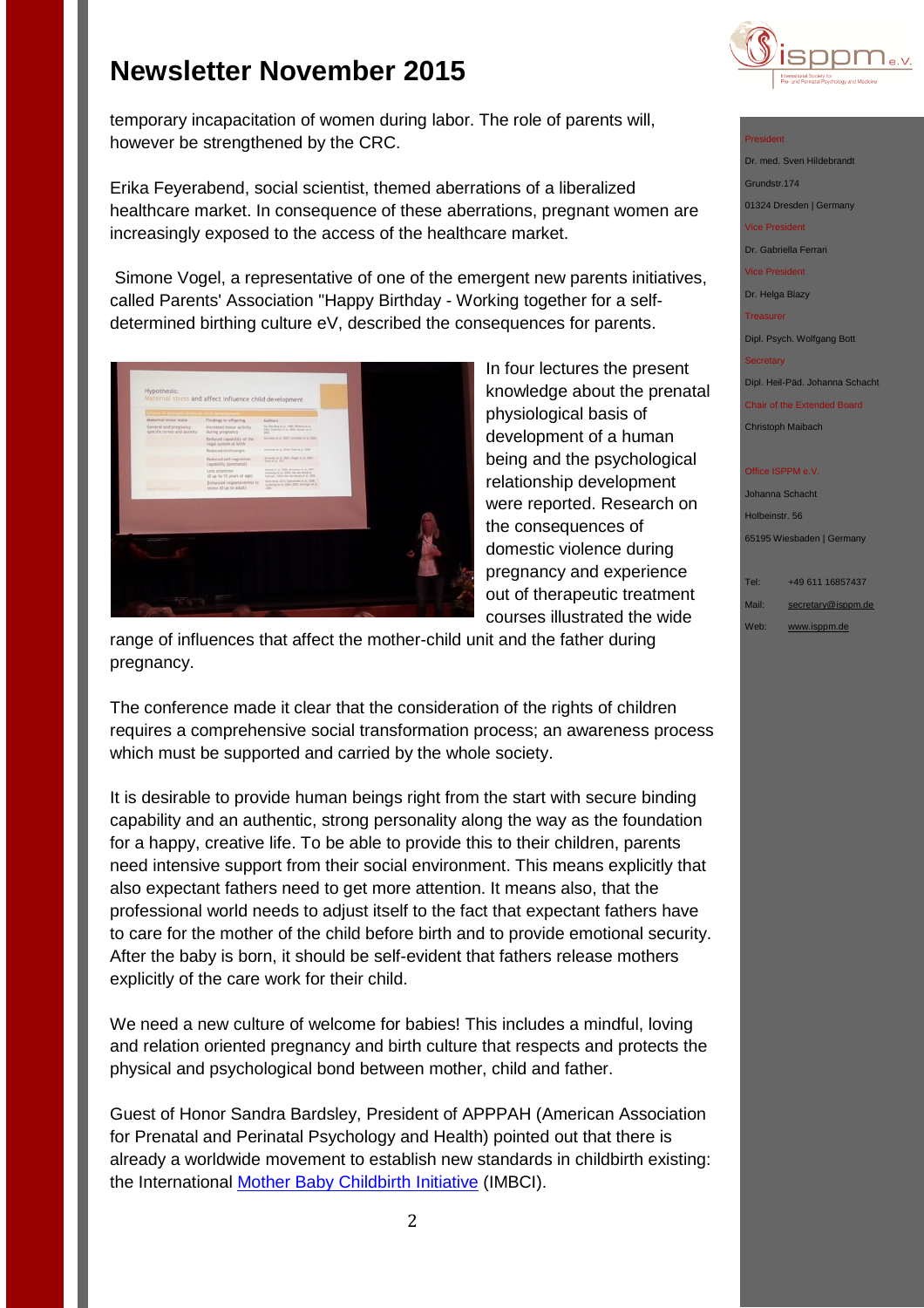

# **Briefly**

## **News from the National Coalition**

The members of the National Coalition will elect a new Speaker and the monitoring agency for the Convention on the Rights of the Child at the German Institute for Human Rights will be opened. Marita Klippel-Heidekrüger had participated at the extraordinary general meeting of the NC at November 17 as a representative of ISPPM e.V.

Please, visit our **[Facebook-site](https://www.facebook.com/pages/ISPPM-eV/124066644364106)** for more information.

# **Events Diary**

# **Dates isppm e.V.**

**19/20 March 2016 Meeting of the extended board and the scientific advisory board of isppm e.V. Beginning: Saturday 12.00 h, End: Sunday 14.00 h** Wilhelm-Kempf-Haus, Wiesbaden

**10 – 12 June 2016 Bonding Analysis Conference in Cologne** Contact: Helga Blazy [nc-blazyhe@netcologne.de](mailto:nc-blazyhe@netcologne.de)

**October 21 – 23, 2016 28th Annual Conference in Stolpen near Dresden Integration and coherence** Prenatal Psychology in Science, Research, Education and Practice of Obstetrics, Pediatrics and Psychotherapy

# **Dates Conferences and Congresses**

**November 24 - December 11, 2015 SECOND INTERNATIONAL ONLINE FESTIVAL on NATURAL CHILDBIRTH & BLESSING CONCEPTION** MIRACLE in the HEART: Conceiving.Believing.Transforming. <http://proestro.com/english-schedule-2015/>

### President

Dr. med. Sven Hildebrandt Grundstr.174

### 01324 Dresden | Germany Vice President

Dr. Gabriella Ferrari

Vice President

Dr. Helga Blazy

**Treasurer** 

Dipl. Psych. Wolfgang Bott

### **Secretary**

Dipl. Heil-Päd. Johanna Schacht

Chair of the Extended Board Christoph Maibach

### Office ISPPM e.V

Johanna Schacht Holbeinstr. 56 65195 Wiesbaden | Germany

Tel: +49 611 16857437

- Mail: [secretary@isppm.de](mailto:secretary@isppm.de)
- Web: [www.isppm.de](http://www.isppm.de/)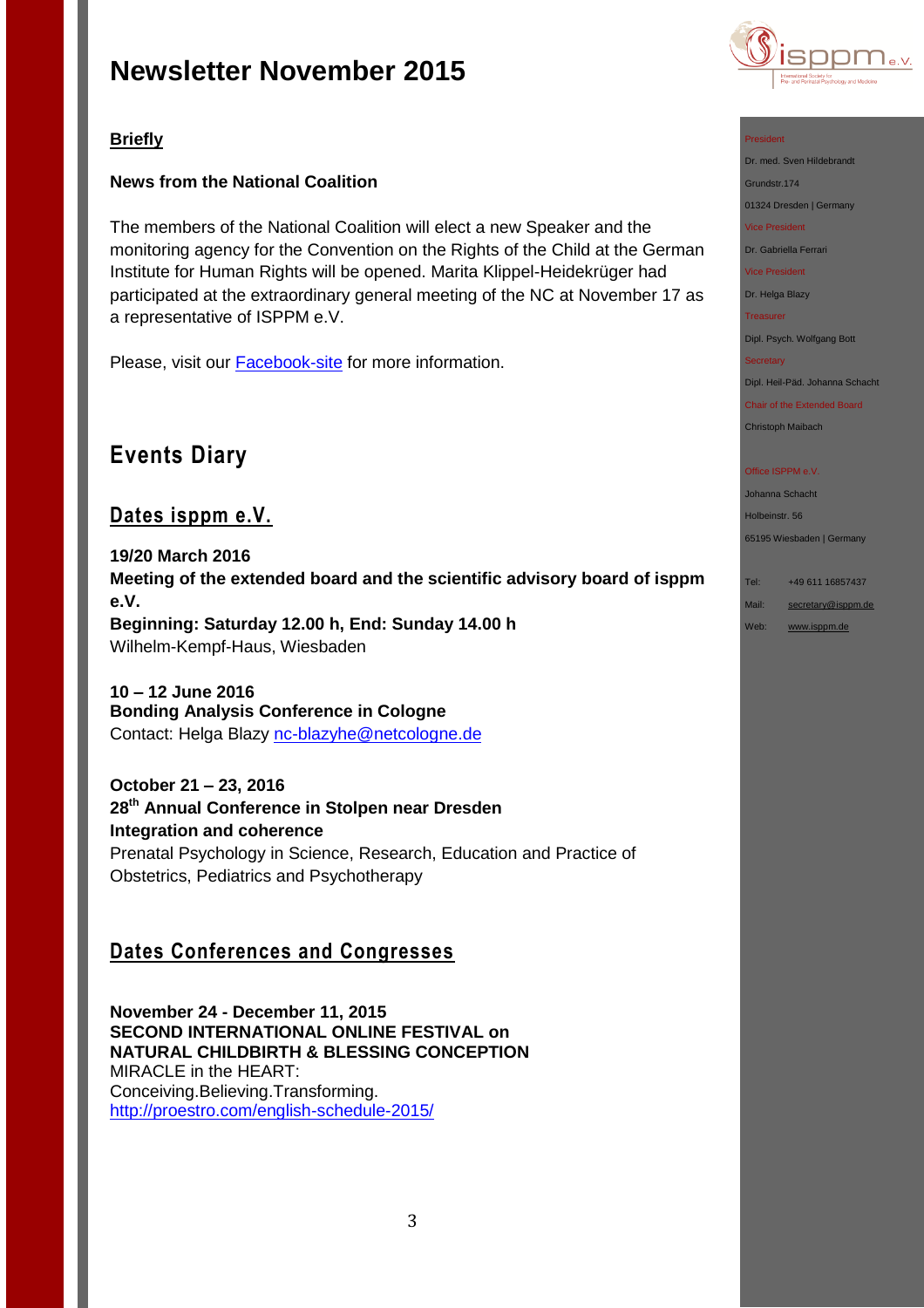

### President

Dr. med. Sven Hildebrandt

Grundstr.174

01324 Dresden | Germany

Vice President

Dr. Gabriella Ferrari

Vice President

Dr. Helga Blazy

Treasurer

Dipl. Psych. Wolfgang Bott

**Secretary** 

Dipl. Heil-Päd. Johanna Schacht

Chair of the Extended Board Christoph Maibach

### Office ISPPM e.V

Johanna Schacht Holbeinstr. 56 65195 Wiesbaden | Germany

Tel: +49 611 16857437

Mail: [secretary@isppm.de](mailto:secretary@isppm.de) Web: [www.isppm.de](http://www.isppm.de/)

**December 3 – 6, 2015** APPPAH's 19th International Congress **Birth and Society: How Birth Impacts Society and how Society Impacts Birth.** Keynote Speakers: Thomas Verny, MD, DPsych., DHL, FRCPC, FAPA, Barbara Findeisen, Dr. Jaak Panksepp, Dr. Gerlinde A. S. Metz, Robbie E. Davis-Floyd, PhD, Michael Mendizza**,** Karen Strange, CPM, Jeanne Ohm, D.C., and Peter Prontzos, PhD [Registration here](http://r20.rs6.net/tn.jsp?f=001ow1wkvozei_88VPX53sV2VFa_ZuxEIVEKa01uLsN1mbdQzyyQdhs_FXedW1fhcbR0cAnBWKAa58XC3PwfiugTa1u-MPUS6Vonsz2fJNfQoB35pjIsF_7lD1CN_qw8TKu7v5JAd5plpwt_sJH1Yde9EazKKjwqyMJ21kbRBK73s3eVNH4L1EyhKr9FAjjkUSl1fgyAKzNeZsbRxoBWUe7j8en6Y0oQ_VI&c=LWshyrIfwgT0SZxQf9pomHGUyyn_Wvxtp2RWpyiRrhc-6I_2N51Iww==&ch=fzqAY8gzqrfAbvVlvh6O_uf6Y0uhLqpZVtR_fAmpQsLRiSXUV-TJkQ==)

**January, 2016 Human Rights in Childbirth: India Conference** Bangalore, India [humanrightsinchildbirth.com/india-conference/](http://humanrightsinchildbirth.com/india-conference/)

**January 14 – 17, 2016 The World Congress on Recurrent Pregnancy Loss (WCRPL 2016)** Cannes, France [www.wcrpl.com](http://www.wcrpl.com/)

**February 12/13, 2016 The 13th National Congress of the HSPPM Life inside the womb - growth potentials in the pre- and perinatal period. Perinatal programming, vegetative imprinting, primal health**  Organizer: HSPPM, Hungarian Prenatal and Perinatal Psychology and Medicine Budapest, Hungary, Hotel Benczúr (Benczúr utca 35, Budapest 1068) LANGUAGE: The conference is held in Hungarian, but on request we will organize English interpretation. Accredited by OFTEX, code number: 60398, number of points: 12 points Updates about the Congress at: [http://www.mpppot.hu](http://www.mpppot.hu/homepage/index.php) [https://www.facebook.com/mpppot/](https://www.facebook.com/mpppot/info/?tab=page_info) Contact: [mpppot@gmail.com](mailto:mpppot@gmail.com)

**May 29 – June 2, 2016 15th WAIMH World Congress Infant Mental Health in a rapidly changing world: Conflict, adversity, and resilience**

Hosted by Israeli and Palestinian Infant Mental Health Associations, Prague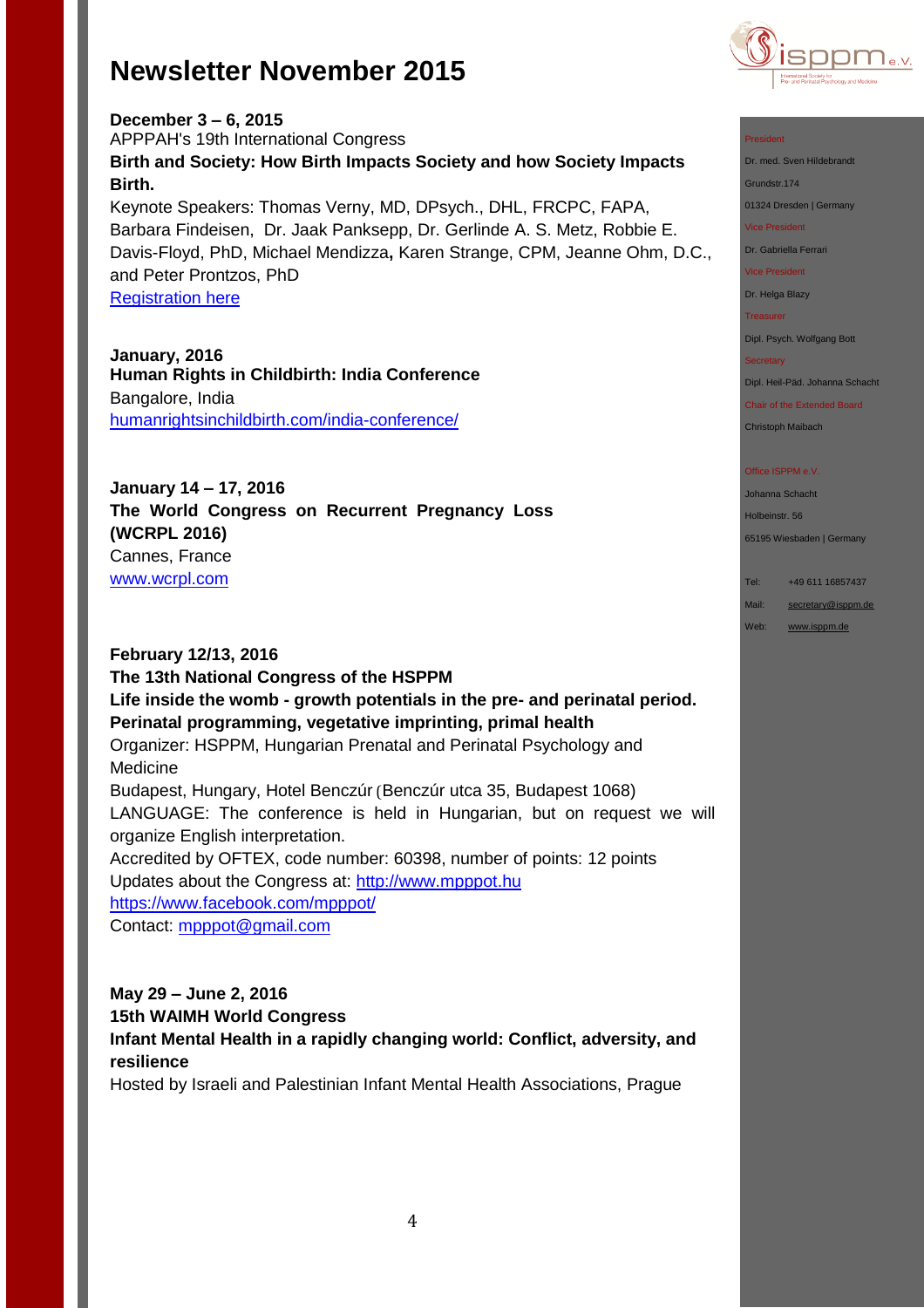

# **Further Education/Workshops**

In the Netherlands: **Integrative Baby Therapy Training** Trainings leader: Matthew Appleton, Assistant: Yvonne Welling Pre- and perinatal birth psychology: Professional and practice oriented one day intro: 23th January 2016 module 1: 11,12,13 march 2016 module 2: 10,11,12 June 2016 module 3: 7,8,9 October 2016 module 4: 27,28,29 January 2017 module 5: 19,20,21 Mai 2017 module 6: 6,7,8 October 2017 Location: Rotterdam / The Hague area More information:<http://www.conscious-embodiment.co.uk/> Registration: Yvonne Welling [integrativebabytherapytraining@gmail.com](mailto:integrativebabytherapytraining@gmail.com)

### In Belgium: **"Healing from the very beginning"**

Intro Course

Pre- and perinatal psychotherapy

With Max Peschek (IPPE), Assistants: Sylvie Geerdens and Marleen Dols 22 - 24 April 2016

The intro-course is suited for anyone who is interested in pre- and perinatal psychology and his personal process, especially pediatricians, gynecologists, body- and psychotherapists, craniosacral therapists, osteopaths, lactation consultants, nurses and midwives.

The course will be held in English. Translation in German and Dutch is possible. Information: Marleen Dols, [marleendols@online.nl](mailto:marleendols@online.nl)

More Information:<http://www.therapie-bremen.eu/pages/kurse/einfuehrung.php>

In Switzerland:

### **Advanced Embodiment Course**

With Karlton und Kathryn Terry and Peter Schindler **Lessons from the hourglass**: 5 - 10 November 2015 **The Art of the Tryptic**: 12 - 17 November 2016 Seminarhotel Wasserfallen bei Basel (Schweiz) http://www.ippe.info/courses/embodiment\_hourglass\_classes.html Registration: Max Peschek, [peschek.max@t-online.de,](mailto:peschek.max@t-online.de) +49 (0)421 7 3210

Karlton Terry will be in Basel twice for **Baby Clinic:** 23/24 April 2016 19/20 November 2016

### President

Dr. med. Sven Hildebrandt

Grundstr.174

01324 Dresden | Germany

Vice President

Dr. Gabriella Ferrari

Vice President

Dr. Helga Blazy

**Treasurer** 

Dipl. Psych. Wolfgang Bott

### **Secretary**

Dipl. Heil-Päd. Johanna Schacht

Chair of the Extended Board Christoph Maibach

### Office ISPPM e.V

Johanna Schacht Holbeinstr. 56

65195 Wiesbaden | Germany

Tel: +49 611 16857437

Mail: [secretary@isppm.de](mailto:secretary@isppm.de)

Web: [www.isppm.de](http://www.isppm.de/)